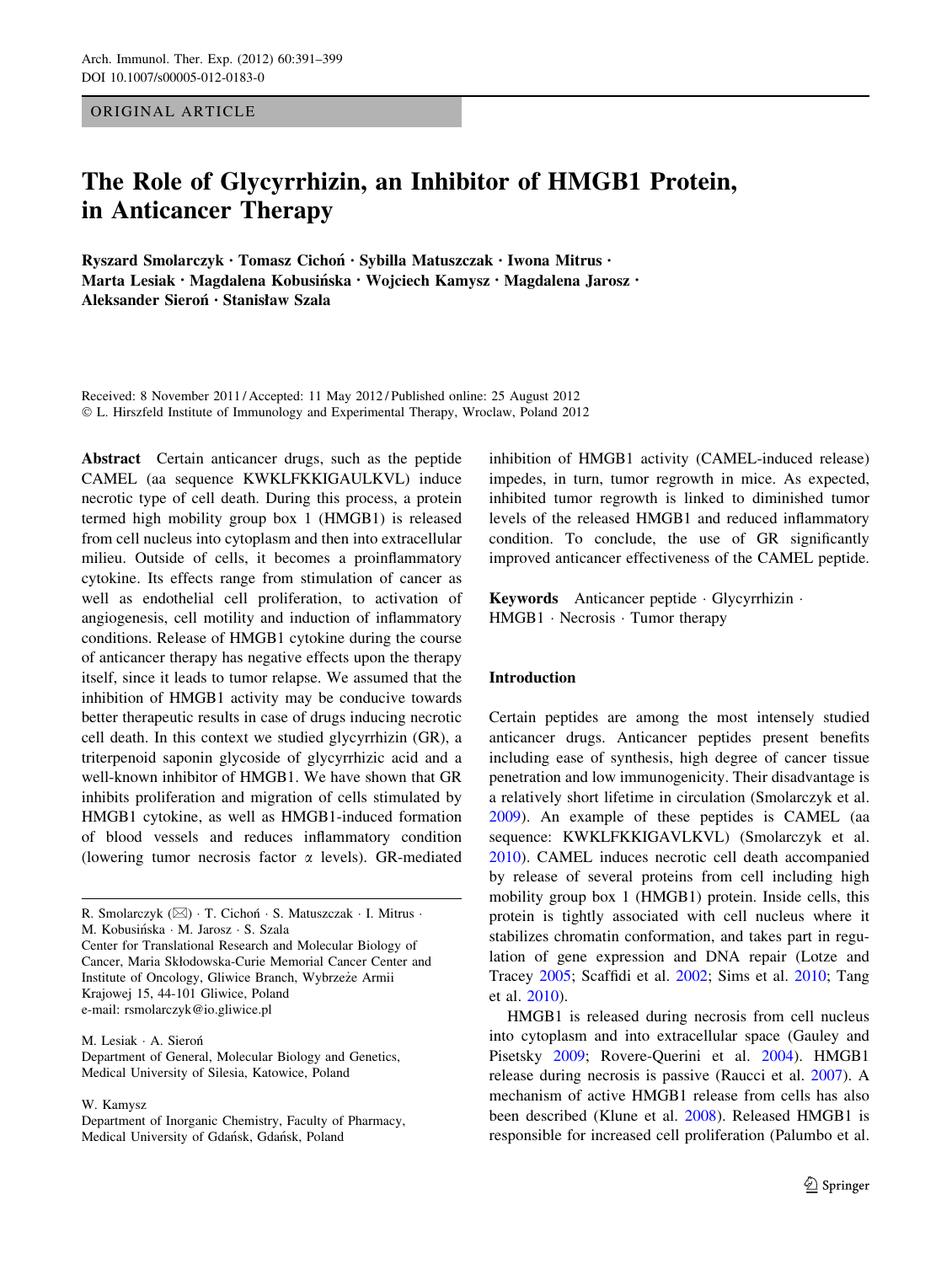[2004\)](#page-8-0), activation of angiogenesis (Mitola et al. [2006](#page-8-0); Schlueter et al. [2005](#page-8-0)), increased cell motility, and induction of inflammatory conditions (Srikrishna and Freeze [2009;](#page-8-0) Yang et al. [2005\)](#page-8-0). All of these processes are conducive towards tumor relapse (Campana et al. [2008](#page-8-0)). According to Tang et al. [\(2010](#page-8-0)), HMGB1 is a protein the overexpression of which is linked to the following "hallmarks of cancer": unlimited proliferation ability, angiogenesis, resistance to apoptosis, production of cells' own growth factors, lack of susceptibility to growth inhibitors, inflammatory state, and metastasizing (Hanahan and Weinberg [2011\)](#page-8-0).

Thus, inhibition of HMGB1 activity during therapy with drugs inducing necrotic cell death may positively affect antitumor therapy. Inhibitors of HMGB1 protein include specific antibodies, box A domain of HMGB1, or lowmolecular weight compounds such as glycyrrhizin (GR) (Girard [2007;](#page-8-0) Zhu et al. [2010\)](#page-8-0). The latter group of inhibitors affects HMGB1 activity following extracellular release. Another group of inhibitors involves agents that block protein release from cells. This latter group includes ethyl pyruvate, acetylcholine, nicotine or stearoyl lysophosphatidylcholine (Ellerman et al. [2007;](#page-8-0) Yang and Tracey [2010](#page-8-0)).

On this basis, we raised the possibility that inhibition of HMGB1 activity and its release from cells can improve therapeutic effectiveness of drugs inducing necrotic death of cancer cells. Therefore, we aimed to investigate the effect of GR, an inhibitor of HMGB1, upon the growth kinetics of experimental melanoma B16-F10 tumors in mice treated with CAMEL.

### Materials and Methods

### CAMEL Peptide Synthesis

CAMEL (aa sequence KWKLFKKIGAVLKVL-NH<sub>2</sub>) was synthesized as described elsewhere (Smolarczyk et al. [2010\)](#page-8-0).

Identification of HMGB1 Protein in Cells and in Culture Medium Conditioned by B16-F10 Cells that Underwent Necrotic Death

B16-F10 cells were cultured in RPMI1640 medium supplemented with 10 % bovine serum. The medium was then replaced with serum-free medium and CAMEL peptide (final concentration:  $10 \mu M$ ) was added. After 3 h the medium from such cultures was collected and passed through 10 kDa molecular weight cut-off concentrators. The cultured cells were lysed using RIPA buffer (50 mM Tris–Cl pH 7.4, 150 mM NaCl, 1 % NP-40, 0.5 % sodium deoxycholate, 0.1 % sodium dodecyl sulfate). The concentrated samples were separated electrophoretically (using polyacrylamide gels) and transferred onto nitrocellulose membranes. The membrane was incubated with anti-HMGB1 antibody (Abcam, UK;  $0.5 \mu g/mL$ ), and then with secondary anti-rabbit antibody (Vector Laboratories, USA) conjugated to horseradish peroxidase (HRP) allowing chemiluminescent detection. As positive control, cells were used that had been subjected to a triple freeze/thaw procedure, whereas negative control involved untreated cultured cells.

Effect of HMGB1 and GR on the Proliferation of Endothelial Cells

Bovine aortic endothelial cells (BAEC) (seeded at  $7 \times 10^3$  cells/well) were cultured in 96-well plates containing four different concentrations (0.5, 1.0, 5.0 and 10 nM) of HMGB1 (Sigma-Aldrich, USA) and GR at  $100 \mu M$  (Sigma-Aldrich, USA). As positive control, cells treated with fetal bovine serum-supplemented medium were used. As negative control, cells without HMGB1 added to the culture medium were used. After 24 h cell count was performed in each well. The experiment was repeated three times. The same experiment was done on bEND.3, Heca10 murine endothelial cells and NIH3T3 murine fibroblasts.

Effect of HMGB1 and GR upon Migration of NIH3T3 Cells

NIH3T3 cells  $(2 \times 10^4)$  were placed in the upper compartment of the Boyden chamber containing serum-free medium. These cells were used since they were shown to have their motility unaltered by GR itself when no chemoattractant is present (Mollica et al. [2007\)](#page-8-0). The lower compartments contained either serum-free RPMI1640 medium (negative control) or medium with chemoattractant, 25 nM HMGB1. A chemotactic peptide formylmethionyl-leucyl-phenylalanine (fMLP; 2.5 mM) served as positive control. In order to check the effect of GR upon the ability of cells to migrate, various amounts of GR were added to the upper and lower compartments (final concentrations: 25, 50 or 100  $\mu$ M). After 4 h inserts were removed, cells were fixed with 4 % paraformaldehyde and Giemsa staining was performed. Migrating cells were counted in five different fields and the results averaged. The experiment was repeated three times.

The Effect of HMGB1 and GR upon Microvessel Formation in Rat Aortic Rings

Aortic rings were obtained from 6-week-old male Fisher 344 rats, using a previously described procedure (Nicosia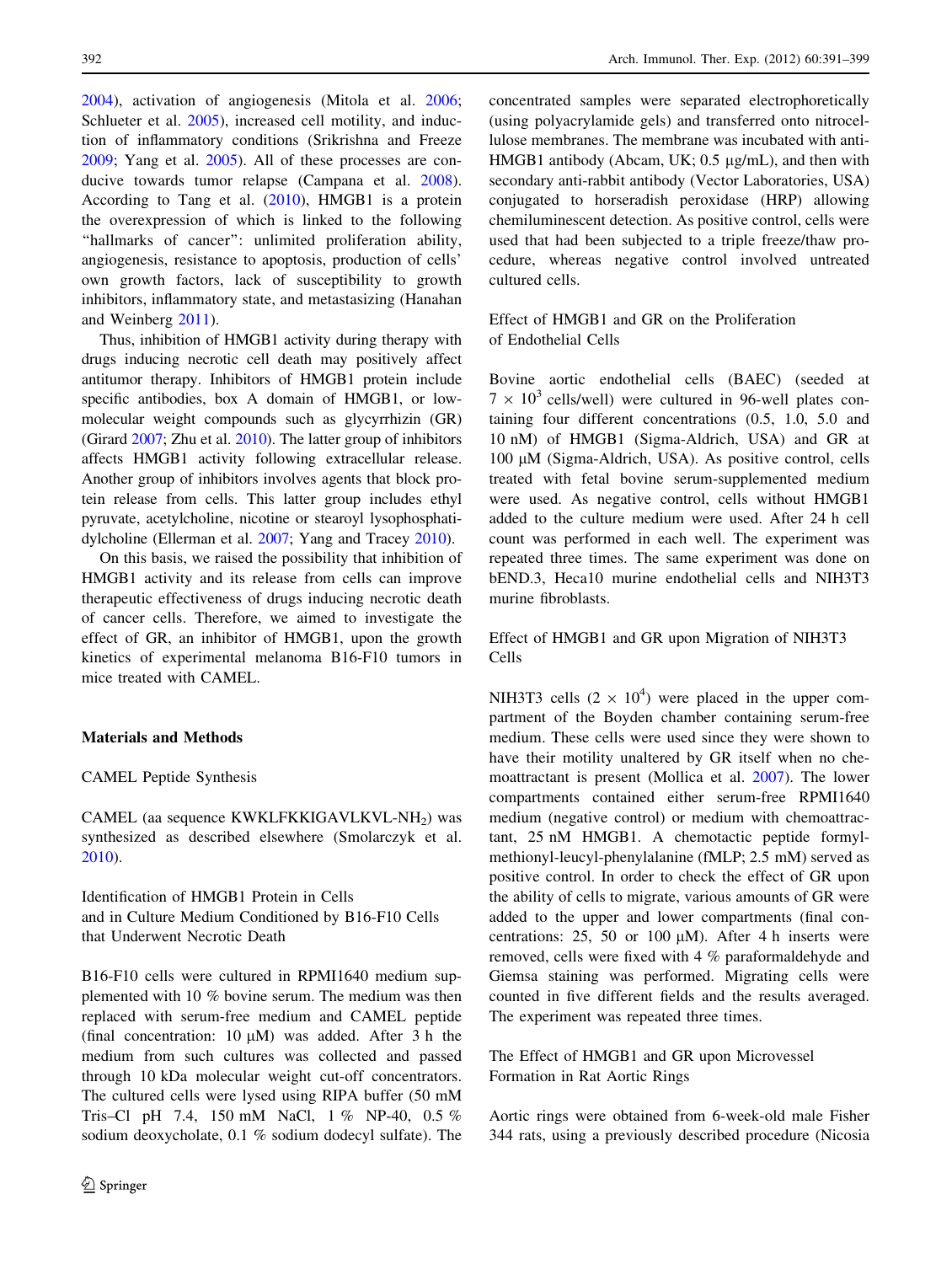and Ottinetti [1990\)](#page-8-0). Animals were sacrificed using carbon dioxide. Following dissection, aorta was cut into rings about 1 mm high which were rinsed ten times with serumfree MCDB 131 medium (Sigma-Aldrich, USA) and placed in VI-A type agarose (Sigma-Aldrich, USA) prepared as follows. A sterile 1.5 % agarose solution was poured into  $100 \times 15$  mm plates and left to solidify. Using two concentric rings (10 and 17 mm diameter) wells were cut out in the agarose layer. The wells were filled with phosphate buffered saline (PBS) solution containing fibrinogen (3 mg/mL; Sigma-Aldrich, USA). Next, 2.8 lL of a thrombin solution (Sigma T9549, activity: 1,506 NIH units/mL) was added per each milliliter of fibrinogen solution. Fibrin gel formed within 30 s; during this time aortic rings placed in the center of wells were embedded in the fibrin gel. After removal of agarose wells, the fibrin blocks containing aortic rings were placed in serum-free MCDB 131 medium using four-well culture plates. The cultures were maintained for 1 week at  $37 \text{ °C}$ / 5 %  $CO<sub>2</sub>/95$  % air. In order to preserve fibrin-gel structure, the medium was supplemented with aminocaproic acid (300 lg/mL; Sigma-Aldrich, USA). After establishing of the culture, aortic rings were tested for their ability to form microvessels in the presence of daily-added HMGB1 (10 nM) and GR (100  $\mu$ M). Forming microvessels were observed using an inverted phase-contrast microscope (Olympus IX71). Every group included 3–4 aortic rings. The experiment was performed twice.

Effect of CAMEL and GR upon Inflammatory Condition

Mice harboring B16-F10 melanoma tumors received intratumoral injections of CAMEL. Appropriate groups of animals received also an intraperitoneal injection of GR (2 mg in 400  $\mu$ L PBS per animal). After 72 h blood was collected and coagulated, following which serum was isolated and stored frozen. The level of tumor necrosis factor (TNF)- $\alpha$  (inflammatory state indicator) was assessed in samples using a TNF-a ELISA kit (BD) according to the manufacturer's protocol. Amount of TNF-a (pg protein/ 1 mL) was determined. Results are mean of eight mice in each group.

Effect of CAMEL and GR (an HMGB1 Inhibitor) upon Growth of B16-F10 Tumors

C57BL/6 mice were inoculated with  $2 \times 10^5$  B16-F10 melanoma cells. On 6th and 7th day following inoculation, CAMEL (100 µg/mL; green arrows) was injected intratumorally and GR (2 mg/animal) (blue arrows) was administered intraperitoneally. During the following 4 days GR only (2 mg/mouse/day) was administered.

Tumor size was measured in two dimensions and inhibition of tumor growth monitored. The experiment was repeated twice. Every group contained at least five mice. Mice with developed B16-F10 tumors (6th day following inoculation) received intratumoral injections of CAMEL (100 µg/mL), accompanied by intraperitoneal administration of GR 2 mg/400 µL PBS/animal. During the following 4 days GR only (2 mg/mouse) was administered. Finally, tumors were excised, fixed and paraffin-embedded. Then, the material was cut into  $5 \mu$ m-thick sections and stained with hematoxylin and eosin, anti-HMGB1 antibody (Abcam, UK), and F4/80 antibody (Abcam, UK) directed against macrophages. On the 15th day of therapy tumors were photographed. Hematoxylin and eosin (H&E)-stained specimens were photographed with  $10\times$  objective lens; anti-HMGB-1 antibody-stained specimens, and anti-macrophage antibody-stained specimens were photographed using  $40\times$  objective lens. The experiment was repeated three times. Three animals were included per group, and three to four sections, obtained from each mouse, were analyzed.

Immunohistochemical Identification of HMGB1

Paraffin-embedded B16-F10 tumor sections were deparaffinized, hydrated, and incubated in 0.3  $\%$  H<sub>2</sub>O<sub>2</sub>. Antigen retrieval was achieved by boiling in citrate buffer (10 mM; pH 6.0), whereas nonspecific binding was blocked with 2.5 % horse serum. The sections were incubated at room temperature for 1 h with rabbit anti-HMGB1 primary antibody  $(0.7 \text{ mg/mL}$ ; diluted 1:100, Abcam<sup>®</sup>) and with horse anti-rabbit secondary antibody conjugated to HRP (EC 1.11.1.7) from ImmPRESSTM REAGENT Anti-Rabbit Ig kit (Vector, USA). In order to obtain the final colored product the preparations were incubated with  $3,3''$ -diaminobenzidine (DAB) from ImmPACT<sup>TM</sup> DAB kit. The enzymatic reaction yielded a brown-colored product. The preparations were then dehydrated and mounted with VectaMount<sup>TM</sup> medium. Three animals were included per group, and three to four sections, obtained from each mouse, were analyzed.

#### Identification of Macrophages

Paraffin-embedded B16-F10 tumor sections were deparaffinized and hydrated and then incubated in 0.3  $\%$  H<sub>2</sub>O<sub>2</sub>. Antigen retrieval was achieved by boiling in citrate buffer (10 mM; pH 6.0), whereas nonspecific binding was blocked with 10 % rabbit serum. The sections were then incubated at room temperature for 1 h with rat anti-mouse F4/80 primary antibody (diluted 1:150, AbD Serotec) and with reagents from Vectastain<sup>®</sup> ABC Kit (Vector, USA): rabbit anti-rat biotinylated secondary antibody (diluted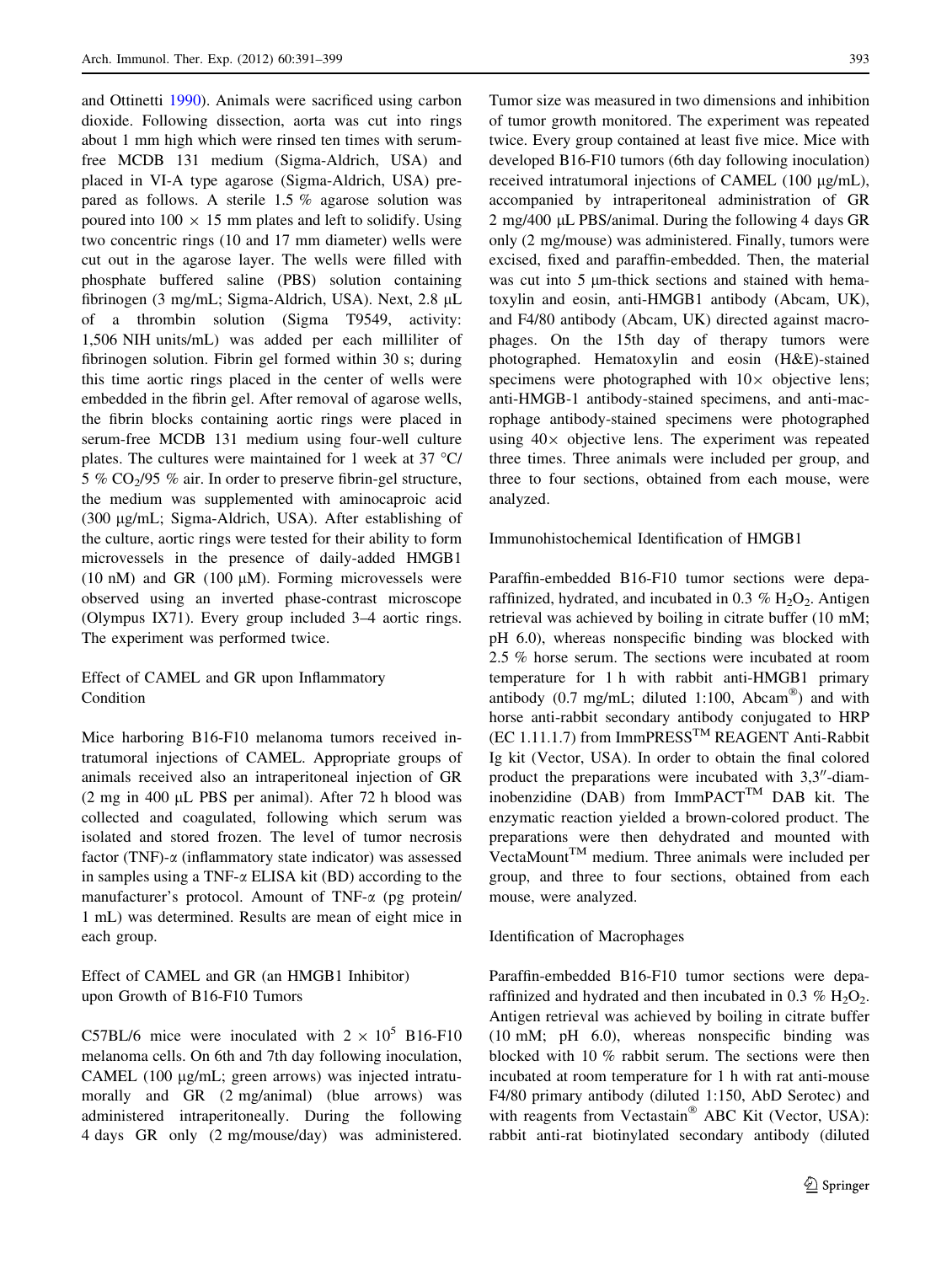1:150), 1:1 mix of avidin and biotinylated HRP (EC 1.11.1.7; diluted 1:50). The color was developed with DAB (see above). The preparations were then dehydrated and mounted with VectaMount<sup>TM</sup> medium. Three animals were included per group, and three to four sections, obtained from each mouse, were analyzed.

## **Statistics**

Results were analyzed using Statistica 6.0 software by a ANOVA. Student  $t$  test was used to analyze statistical differences between two analysed groups. Results were judged significant when  $p < 0.05$ .

### **Results**

Necrotic Death is Associated with HMGB1 Release

B16-F10 cells cultured in RPMI1640 supplemented with 10 % bovine serum were switched to serum-free medium containing CAMEL (10  $\mu$ M). After 3-h exposure, HMGB1 level was determined in the medium and cell lysates using Western blotting. HMGB1 was identified electrophoretically as the 30 kDa-migrating band. Control cells (necrotic death) were obtained by performing three cycles of freeze/ thaw procedure. Untreated cells were used as negative control. HMGB1 protein was released from cells into the medium during freeze/thaw-induced necrosis, as well as following CAMEL exposure (Fig. 1). No such effect was observed in negative control. The constitutive level of HMGB1 in cells was shown in lysates. There was a decrease of HMGB1 in the necrosis and CAMEL groups, as compared with control group.

HMGB1 Increases Proliferation of Endothelial Cells while GR Abrogates this Effect

Bovine aortic endothelial cells (ATCC) were cultured using 96-well plates  $(3 \times 10^3 \text{ cells/well})$  with serum-free

medium containing various amounts of HMGB1 (0.5, 1, 5 and 10 nM). This medium contained also GR (100  $\mu$ M). After 24 h HMGB1 increased proliferation of endothelial cells (Fig. [2](#page-4-0)). The highest increase in cell number was noted after addition of serum. Cell proliferation following HMGB1 addition was observed at each tested concentration of this protein. There were no differences in cell proliferation between different HMGB1 concentrations. Number of cells after incubation with different concentrations of HMGB1 was about 50 % more than the number of cells cultured with serum-free medium. Addition of GR, a HMGB1 inhibitor, inhibited proliferation yielding a number of cells similar to that in control culture without serum. The differences in cell number between HMGB1-treated group and  $HMGB1 + GR$ -treated group were statistically significant ( $p < 0.05$ ). GR alone had no effect on cell proliferation. The same experiment was performed using bEND.3, Heca10 mouse endothelial cells and NIH3T3 murine fibroblasts. There was not any stimulatory effect on NIH3T3 fibroblasts, nor Heca10 mouse endothelial cells, and a negligible effect on bEND.3 endothelial cells (data not shown).

Glycyrrhizin Inhibits Cell Migration Following Previous HMGB1 Exposure

NIH3T3 murine fibroblasts  $(2 \times 10^4)$  were seeded on fibronectin-coated inserts placed in 24-well plates. Bottom compartments contained serum-free medium (negative control) or medium with chemoattractant (25 nM HMGB1 or 2.5 nM fMLP as positive control). To examine the effect of GR upon cell migration, the compound was added to both compartments  $(25, 50 \text{ and } 100 \mu\text{M})$ . After 4 h, increased number of migrating cells was observed following fMLP chemoattractant (Fig. [3](#page-4-0)). Similar increase was noted following HMGB1 addition. Treatment with GR (50 or 100  $\mu$ M) diminished the numbers of migrating cells to levels seen in cultures where no chemoattractants were added. Such effect was not observed following addition of control fMLP chemoattractant, which pointing to specific



**Necrosis CAMEL Control** 

Necrosis CAMEL Control

Fig. 1 Identification of HMGB1 in cell lysates and medium from B16-F10 cultures following necrotic type of death. B16-F10 cell cultures were treated with CAMEL (10  $\mu$ M). After 3 h medium was collected and concentrated whereas cells were lysed. HMGB1 was determined in both medium and lysates: samples were electrophoresed

and using Western blotting the released HMGB1 was identified with anti-HMGB1 antibody. Untreated cells served as negative control. Untreated cells subjected to triple freeze/thaw procedure resulting in necrosis (and HMGB1 release) served as positive control for CAMELtreated cells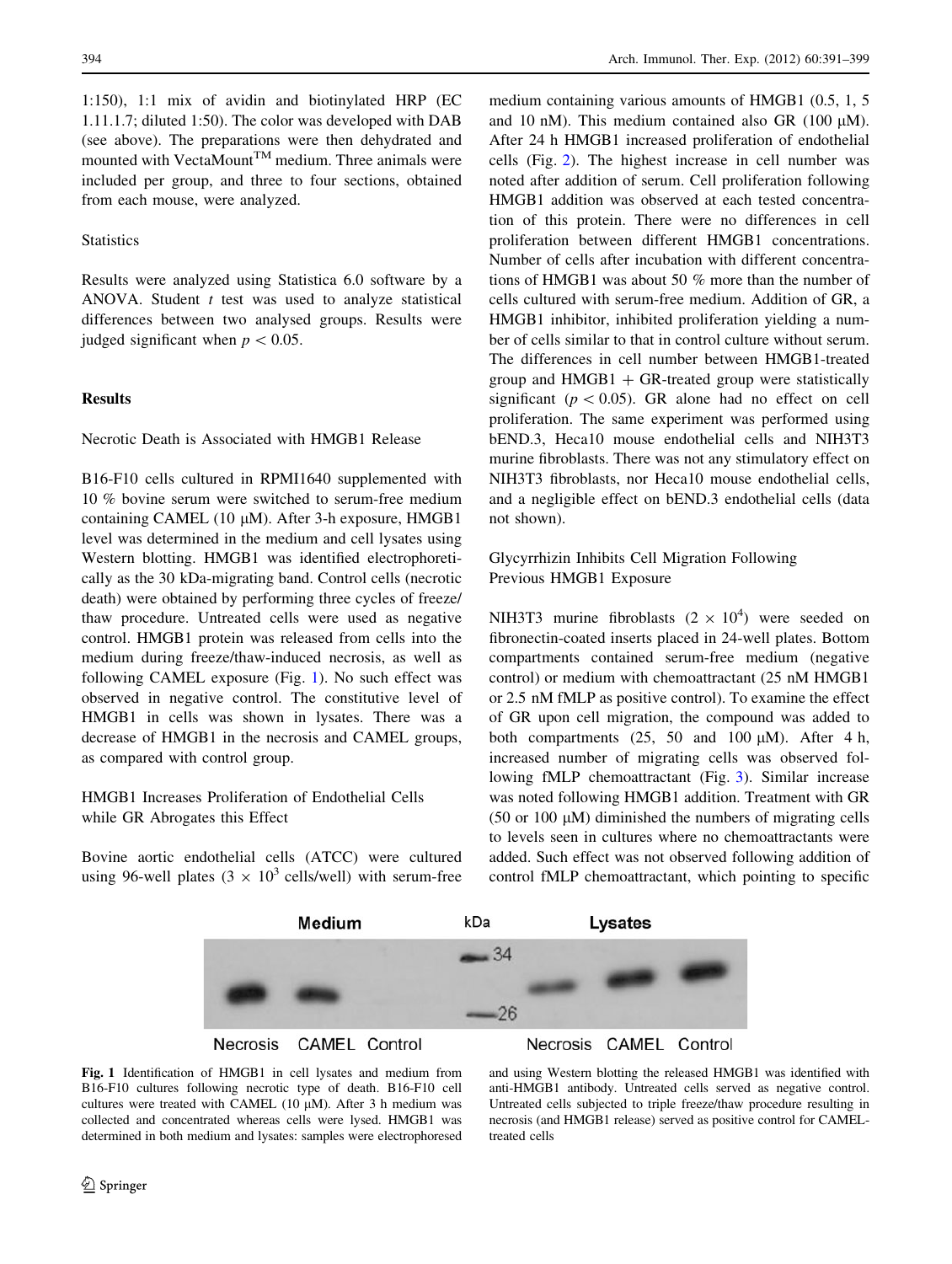<span id="page-4-0"></span>

Fig. 2 Effect of HMGB1 cytokine on proliferation of BAEC. BAEC  $(3 \times 10^3/\text{well})$  were cultured using 96-well plates with medium containing HMGB1 (0.5, 1 and 5 nM) and GR (100  $\mu$ M). After 24 h cells were counted. HMGB1 increases cell proliferation throughout the tested concentration range of HMGB1. Addition of GR inhibits this proliferation. Results are mean of three experiments. Differences between HMGB1 and HMGB1  $+$  GR groups are statistically significant (\* $p < 0.05$ )

effect of inhibitor with respect to HMGB1. Differences in the numbers of migrating cells between HMGB1-treated groups and  $HMGB1 + GR-treated$  groups were statistically significant ( $p < 0.05$ ) at 50 and 100 µM inhibitor concentration.

#### GR Inhibits Proangiogenic Properties of HMGB1

Aortic rings embedded in solidifying fibrinogen-containing agarose were placed in the wells of a four-well plate



Fig. 3 Effect of HMGB1 and GR on cell migration. NIH cells were suspended in medium without serum and seeded  $(2 \times 10^4)$  in Boyden cell. Bottom compartments contained medium either without or with chemoattractant (25 nM HMGB1 or 2.5 nM fMLP/positive control). To check the effect of GR on cell migration various amounts of GR were added to upper compartments  $(25, 50, 100 \mu M)$ . After 4 h cells were fixed and Giemsa stained. Migrating cell were counted in five different fields and counts were averaged. Results are mean of three experiments. Differences between  $HMGB1$  and  $HMGB1 + GR$ groups were statistically significant (\* $p < 0.05$ ) for 50 and 100  $\mu$ M concentrations of GR

containing serum-free MCDB 131 culture medium. Cultures were maintained for 1 week at 37 °C/5 % CO<sub>2</sub>/95 % air. The ability of aortic rings to form microvessels was tested in the presence of daily-added: epithelial growth factor (EGF) (positive control) and HMGB1 and its inhibitor GR. The number of microvessels formed was highest in the EGF-receiving group (ca. 60) and in the HMGB1-receiving group (ca. 75), respectively (Fig. 4). Addition of GR caused inhibition of microvessel formation to the level seen in control group (no agents added). GR itself had no effect on microvessel formation in aortic rings. Differences in the numbers of microvessels formed in aortic rings between HMGB1-treated groups and  $HMGB1 + GR-treated$  groups were statistically significant  $(p<0.05)$ .

GR Inhibits Inflammatory State Induced by CAMEL

Mice harboring B16-F10 melanoma tumors were injected with necrosis-inducing CAMEL peptide. Selected groups of mice also were administered GR—a HMGB1 inhibitor. Serum levels of TNF- $\alpha$ , an indicator of inflammatory state, were determined. Administration of CAMEL peptide considerably increases serum TNF-a, from 20 pg/mL do 100 pg/ mL after 72 h following peptide administration). Administration of GR itself or GR following previous CAMEL injection lowered TNF- $\alpha$  levels to that measured in control mice (Fig. [5](#page-5-0)). Differences in the amount of TNF- $\alpha$  between the group treated with CAMEL and the group treated with CAMEL + GR was statistically significant ( $p < 0.05$ ).



Fig. 4 GR inhibits proangiogenic properties of HMGB1. Aortic rings were placed in fibrinogen solution. Positive control medium contained EGF (10 ng/mL) but no examined agents. Experimental medium contained either HMGB1 (10 nM), or GR (100  $\mu$ M) or HMGB1 and GR (10 nM and 100  $\mu$ M, respectively). The agents were administered daily for 1 week. Forming microvessels were monitored. HMGB1 stimulated microvessels' growth. Addition of GR inhibited proangiogenic properties of HMGB1. Differences in the number of microvessels forming from aortic rings between HMGB1 and HMGB1 + GR groups were statistically significant (\* $p < 0.05$ )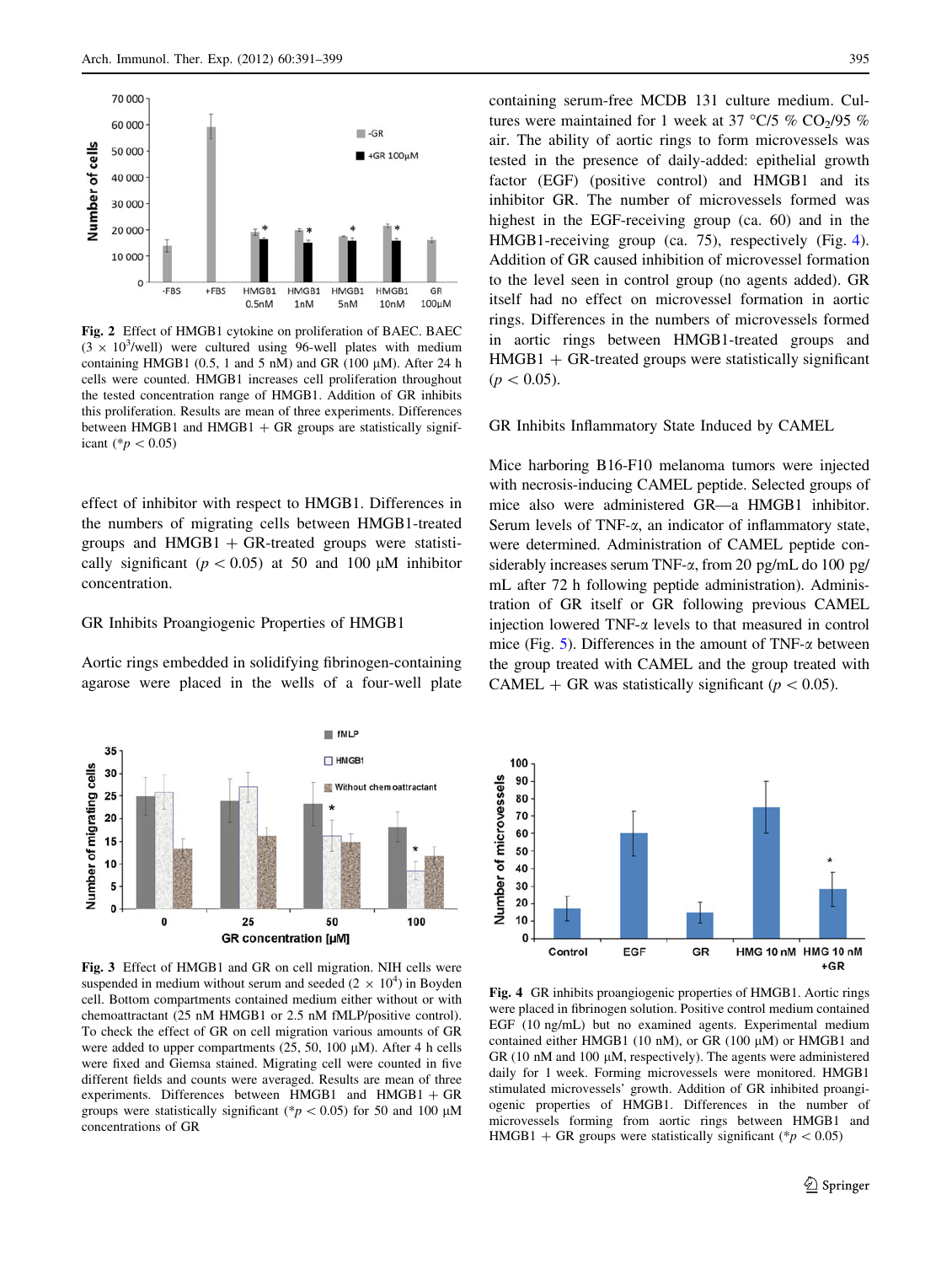<span id="page-5-0"></span>

Fig. 5 GR inhibits inflammatory condition triggered by CAMELmediated therapy. B16-F10 tumor bearing mice were injected intratumorally with CAMEL, a necrosis-inducing peptide. Selected experimental groups received in addition intraperitoneal injections of GR, an inhibitor of HMGB1 (2 mg/400 µL PBS/animal). After 72 h blood was collected, coagulated and serum isolated and frozen. TNF- $\alpha$  levels (pg/mL serum) were determined in frozen serum samples using TNF-a ELISA kit (BD) according to manufacturer's protocol. Results are mean of five mice in each group. Differences in TNF- $\alpha$ levels between CAMEL and CAMEL  $+$  GR groups were statistically significant (\* $p < 0.05$ )

Combination of Necrosis-Inducing CAMEL and GR, an Inhibitor of HMGB1 Inhibits Growth of B16-F10 Murine Melanoma Tumors

Mice with developed B16-F10 tumors were injected CAMEL (100 µg/mL) intratumorally on day 6 and 7 from inoculation with tumor cells. GR (2 mg/animal) was administered intraperitoneally in experimental group mice. For the following 4 days, GR only (2 mg) was given. Administration of CAMEL peptide only inhibited tumor growth. Administration of GR alone inhibited tumor growth only slightly. On the other hand, differences in tumor growth between the combination of  $CAMEL + GR$ versus either agent alone (or PBS) were statistically significant (Fig. 6). Differences in tumor volume between CAMEL-treated group and  $CAMEL + GR$  group were statistically significant starting from the 17th day of treatment ( $p < 0.05$ ).

CAMEL and GR, a HMGB1 Inhibitor Decrease Activity of HMGB1, Lower Macrophage Influx and Inhibit Tumor Growth

Mice with developed B16-F10 melanoma tumors (6th day after inoculation with cancer cells) were injected intratumorally with CAMEL  $(100 \mu g/mL)$  and intraperitoneally with GR (2 mg/animal). For the following 4 days, GR only (2 mg) was given. Tumors were then excised and paraffinfixed. The collected samples were stained with hematoxylin and eosin, an anti-HMGB1 antibody and F4/80 antimacrophage antibody. H&E staining revealed appearance



Fig. 6 Anticancer therapy with necrosis-inducing CAMEL peptide and GR an inhibitor of HMGB1 protein. C57BL/6 mice were inoculated with  $2 \times 10^5$  B16-F10 murine melanoma cells. On day 6 and  $7$  following inoculation CAMEL peptide (100  $\mu$ g/mL) was administered intratumorally (green arrows) whereas GR (2 mg/ animal) was injected intraperitoneally (blue arrows). GR (2 mg/ animal) was administered for consecutive 4 days. Tumors were measured and growth inhibition was monitored. Combined administration of CAMEL and GR considerably inhibited growth of murine melanoma tumors as compared to monotherapy with either agent or PBS. Results are mean of two experiments; each group numbered five mice. Differences in tumor volumes between CAMEL and CAMEL + GR groups were statistically significant (\* $p < 0.05$ ) on the 17th day of therapy

of extensive necrosis in the wake of CAMEL treatment as well as infiltration of immune system cells (Fig. [7](#page-6-0)b). Administration of GR alone did not yield marked changes (Fig. [7c](#page-6-0)), whereas the combination of both agents induced necrosis, but not the infiltration of immune system cells (Fig. [7d](#page-6-0)). Identification of HMGB1 protein in the preparations shows that during necrosis (following CAMEL administration) this protein is released from cell nucleus into extracellular milieu (Fig. [7](#page-6-0)f) whereas in the control group HMGB1 remains in cell nucleus (Fig. [7e](#page-6-0)). Following GR treatment, HMGB1 protein remains in cell nuclei (Fig. [7g](#page-6-0)). Combination of both drugs markedly decreased the amount of HMGB1 protein present in extracellular space, as compared to the group receiving peptide alone (Fig. [7h](#page-6-0)). Macrophages present in untreated tissue sections were identified (Fig. [7](#page-6-0)i). Administration of CAMEL increased the influx of macrophages to necrotic areas (Fig. [7j](#page-6-0)). GR administration, on the other hand, depleted the number of macrophages present, as compared to that in untreated mice (Fig. [7k](#page-6-0)). Combining both drugs resulted in a decreased number of macrophages as compared to that in the group receiving CAMEL (Fig. [7](#page-6-0)l). Photographs of tumor-bearing mice were taken on the 15th day of therapy. The largest tumors were present in control group mice (Fig. [7m](#page-6-0)). CAMEL administration decreased tumor volume significantly (Fig. [7n](#page-6-0)). GR alone only slightly inhibited melanoma tumor growth (Fig. [7](#page-6-0)o). Strongest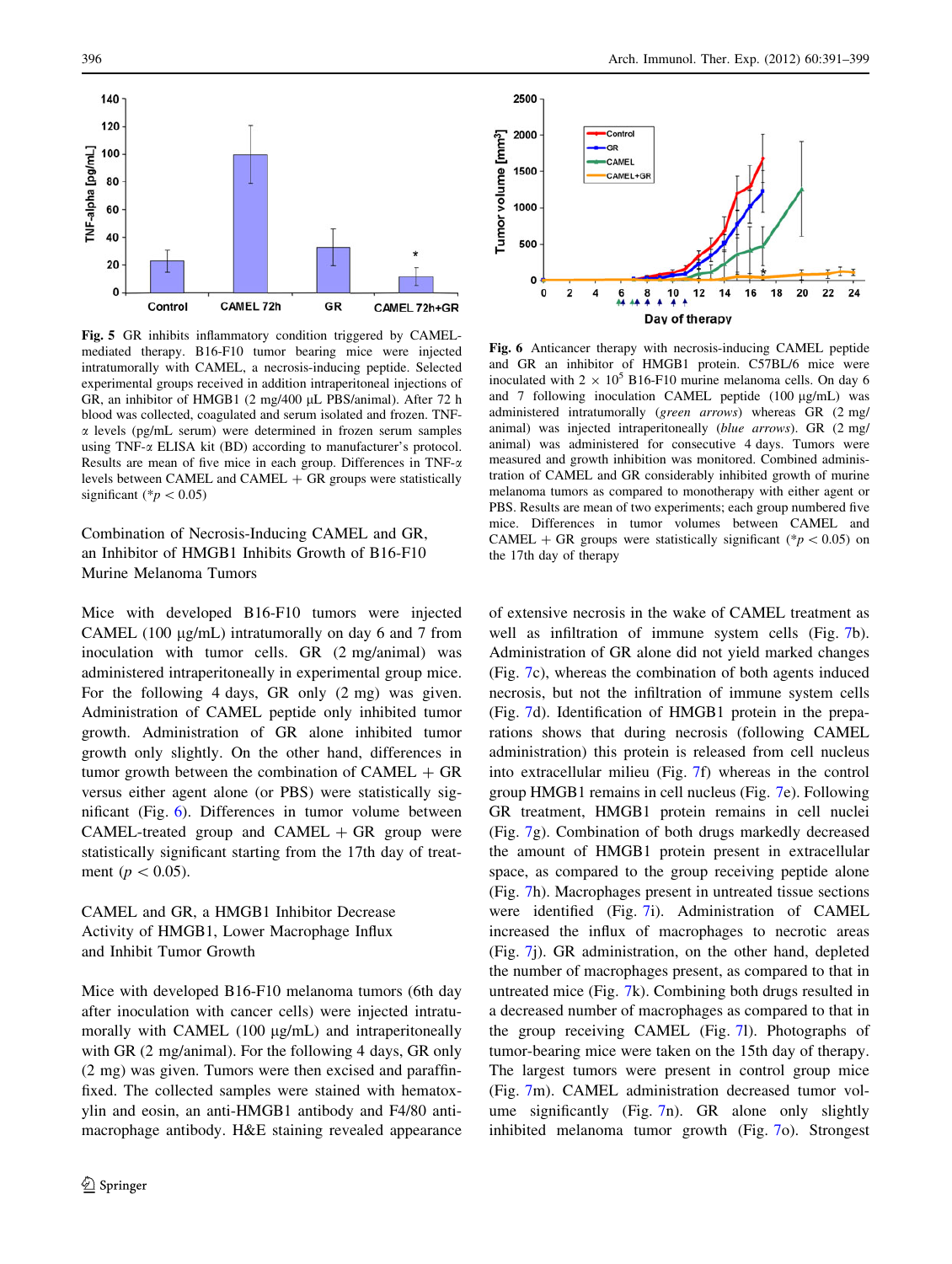<span id="page-6-0"></span>

Fig. 7 Immunohistochemical aspects of a anticancer therapy with necrosis-inducing CAMEL peptide and GR, an inhibitor of HMGB1 protein. C57BL/6 mice with developed melanoma tumors (6th day following inoculation) CAMEL peptide (100 µg/mL) was administered intratumorally whereas GR (2 mg/animal) was injected intraperitoneally. GR (2 mg/animal) was administered for consecutive 4 days. Tumors were resected and paraffin-embedded. Next, 5 lm-thick tumor sections were stained with hematoxylin and eosin, an anti-HMGB1 antibody as well as an anti-macrophage F4/80

arrest of tumor growth was observed following combination therapy involving CAMEL and GR (Fig. 7p).

# Discussion

It is well known that agents inducing necrotic type of cell death also inhibit growth of tumors. In addition, they cause release of HMGB1 protein, which is responsible for tumor regrowth (remission). In order to arrest this process two therapeutic approaches are possible. First involves reinforcement of the immune system response via administration of a strong inducer of inflammatory condition, lymphocyte influx and macrophages, such as interleukin (IL)-12. We demonstrated the therapeutic effect of this cytokine in our previous study (Smolarczyk et al. [2010](#page-8-0)). Another approach is to inhibit the inflammatory condition

antibody. CAMEL administration induces necrosis (Fig. 7b), release of HMGB1 into extracellular space (Fig. 7f) and macrophage influx (Fig. 7j). Combined treatment with GR inhibits macrophage influx (Fig. 7l), lowers the amount of HMGB1 present in intercellular spaces as compared to peptide alone group (Fig. 7h). The combination of both agents induced necrosis but no influx of immune system cells was seen (Fig. 7d). Photograph of tumor-bearing mice was done on day 15th. Lens magnification  $\times$  10 (a–d); lens magnification  $\times$  40 (e– l)

and all related processes via blocking the activity of HMGB1 protein.

Released HMGB1 stimulates surviving cancer cells to divide and quickly restore their pool. HMGB1 plays also a significant role in angiogenesis. It stimulates the growth of tumor blood vessels and reconstruction of the whole tumor vascular network (Tang et al. [2010](#page-8-0)). HMGB1 is also a chemoattractant mobilizing progenitor endothelial cells contributing to de novo vasculogenesis (Palumbo et al. [2004](#page-8-0); Srikrishna and Freeze [2009](#page-8-0)). Mitola et al. [\(2006\)](#page-8-0) had previously shown that HMGB1, when released into extracellular space, strongly stimulates processes leading to blood vessel formation, contributing to regeneration of the damaged cancer tissue.

HMGB1 also activates cancer cells to relocate. Cells that had acquired such ability can migrate to distant regions where they can form metastases in appropriate niches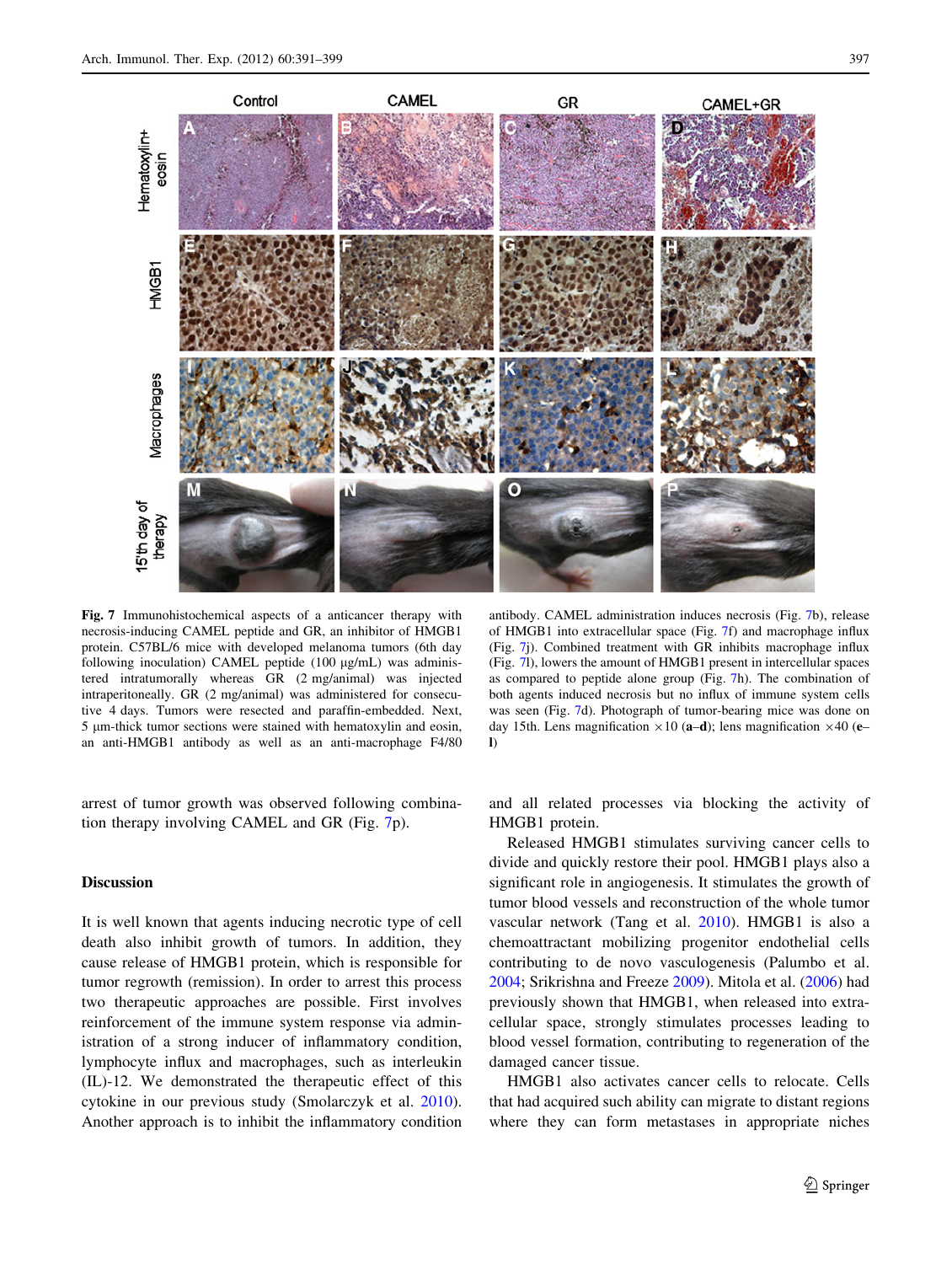which provide cancer cells with suitable growth conditions (Psaila and Lyden [2009](#page-8-0)).

An important role in tumor growth is ascribed to inflammatory state. Such condition does not lead, however, to the destruction of cancer cells. Contrarily, it leads to stimulation of tumor growth. Released HMGB1 activates tumor associated macrophages and cancer cells resulting in secretion of proinflammatory cytokines such as TNF- $\alpha$ , interferon (IFN)- $\gamma$ , and IL-1 $\beta$ . This further stimulates division of cancer cells as well as endothelial cells, the latter leading to formation of new blood vessels (Le Bitoux and Stamenkovic [2008](#page-8-0); Srikrishna and Freeze [2009\)](#page-8-0).

Therefore, it appears justified to therapeutically explore inhibitors of HMGB1 activity, such as, GR, a triterpenoid saponin glycoside of glycyrrhizic acid  $(3-O-(2-O-\beta-D-1))$ glucopyranuronosyl- $\alpha$ -D-glucopyran-uronosyl)-18 $\beta$ -glycyrrhetinic acid). GR is a natural product found in roots of Glycyrrhiza glabra (licorice). According to Mollica et al. [\(2007](#page-8-0)), GR can specifically bind HMGB1 and inhibit its activity (Girard [2007](#page-8-0)).

Administration of GR  $(100 \mu M)$  completely blocks HMGB1-induced proliferation of BAEC. Similar effect had been observed in case of vessel-associated stem cells (mesoangioblasts) treated with  $25-200 \mu M$  GR (Mollica et al. [2007](#page-8-0)). Also, box A domain of HMGB1 shows effect analogous to that of GR, i.e., it inhibits cell proliferation stimulated by HMGB1 (Palumbo et al. [2004](#page-8-0)). Therefore, blocking the activity of HMGB1 leads to therapeutic effect through inhibition of proliferation of endothelial cells and limiting tumor growth. Besides this, there was not any stimulatory effect on NIH3T3 murine fibroblasts, Heca10 murine endothelial cells and a negligible effect on bEND.3 endothelial cells (data not shown). Van Beijnum et al. [\(2012](#page-8-0)) showed that HMGB1 had no effect on proliferation of endothelial cells, but that it promoted endothelial cell migration and sprouting. This suggests that the effect of released HMGB1 is mainly in stimulating migration and inflammatory response which, in consequence, stimulate angiogenesis.

GR also inhibits migration of cells stimulated by HMGB1. Administration of the former completely abrogates chemotactic effect of HMGB1 on migrating fibroblasts. Their migratory behavior, as well as that of mesoangioblasts, was shown to be inhibited by administration of GR or box A of HMGB1 protein (Mollica et al. [2007;](#page-8-0) Palumbo et al. [2004](#page-8-0)). GR acts also in antiangiogenic manner; it blocks formation of novel blood vessels from previously existing ones. Appearance of novel microvessels in rat aortic rings was reduced to that of control not receiving any stimulants of this process. Antiproliferative

and antimigratory (endothelial stem cells) properties of GR cause angiogenetic processes that follow tissue damage, and limit release of HMGB1 (Mitola et al. [2006;](#page-8-0) Palumbo et al. [2004\)](#page-8-0).

GR has been known as a strong anti-inflammatory agent (Lamore et al. [2010;](#page-8-0) Mollica et al. [2007](#page-8-0)). It is used in heavy inflammation conditions, such as sepsis (Zhu et al. [2010](#page-8-0)). We show that administration of GR decreased the amount of TNF- $\alpha$  present in serum, the latter being an inflammatory condition marker. Inhibition of inflammation induced by released HMGB1 constrains regenerative properties of this protein affecting angiogenesis and growth stimulation mediated by released proinflammatory cytokines such as TNF- $\alpha$ , IL-1 $\beta$ , IFN<sub>7</sub> or IL-6 (Coffelt and Scandurro [2008](#page-8-0); Srikrishna and Freeze [2009\)](#page-8-0).

Intraperitoneal administration of GR (2–5 mg/mouse) is shown to inhibit growth of experimental B16-F10 melanoma tumors. The arrest is not statistically significant (data not shown). Mice treated with CAMEL alone showed significant tumor growth after peptide therapy. The same effect was observed in our earlier paper with CAMEL peptide (Smolarczyk et al. [2009\)](#page-8-0). However, combining the HMGB1 inhibitor with necrosis-inducer such as CAMEL yielded considerable, statistically significant inhibition of tumor growth, resulting in complete tumor eradication in some cases. This happens probably because GR inhibits angiogenesis and tumor regrowth which is a consequence of inhibiting cell motility and immunological response. There is also a negligible effect of GR-stimulated tumor growth inhibition. This is probably due to inhibition of HMGB1 found normally in tumor necrotic areas.

Administration of CAMEL in B16-F10 tumor-bearing mice triggers HMGB1 release from cancer cells. Application of GR inhibits activity of HMGB1 and leads to its considerable depletion in tumor tissue. In addition, CAMEL stimulates influx of immune system cells, especially that of macrophages. These, in turn, are capable of stimulating active release of HMGB1, leading to regeneration of therapeutically damaged cancer tissue (Raucci et al. [2007](#page-8-0)). The role of GR is to substantially inhibit such influx and prevent tumor regrowth.

Anticancer peptides seem to be useful therapeutics because of easy synthesis, low immunogenicity, deep penetration of target tissue and possible specificity (Smolarczyk et al. [2009\)](#page-8-0). However, most of them induce necrotic type of cell death and thereby lead to release of HMGB1 protein, followed by quick tissue regeneration and tumor regrowth. Interference with these processes by GR, an inhibitor of HMGB1, considerably inhibits tumor regrowth after termination of therapy (Fig. [8](#page-8-0)). In